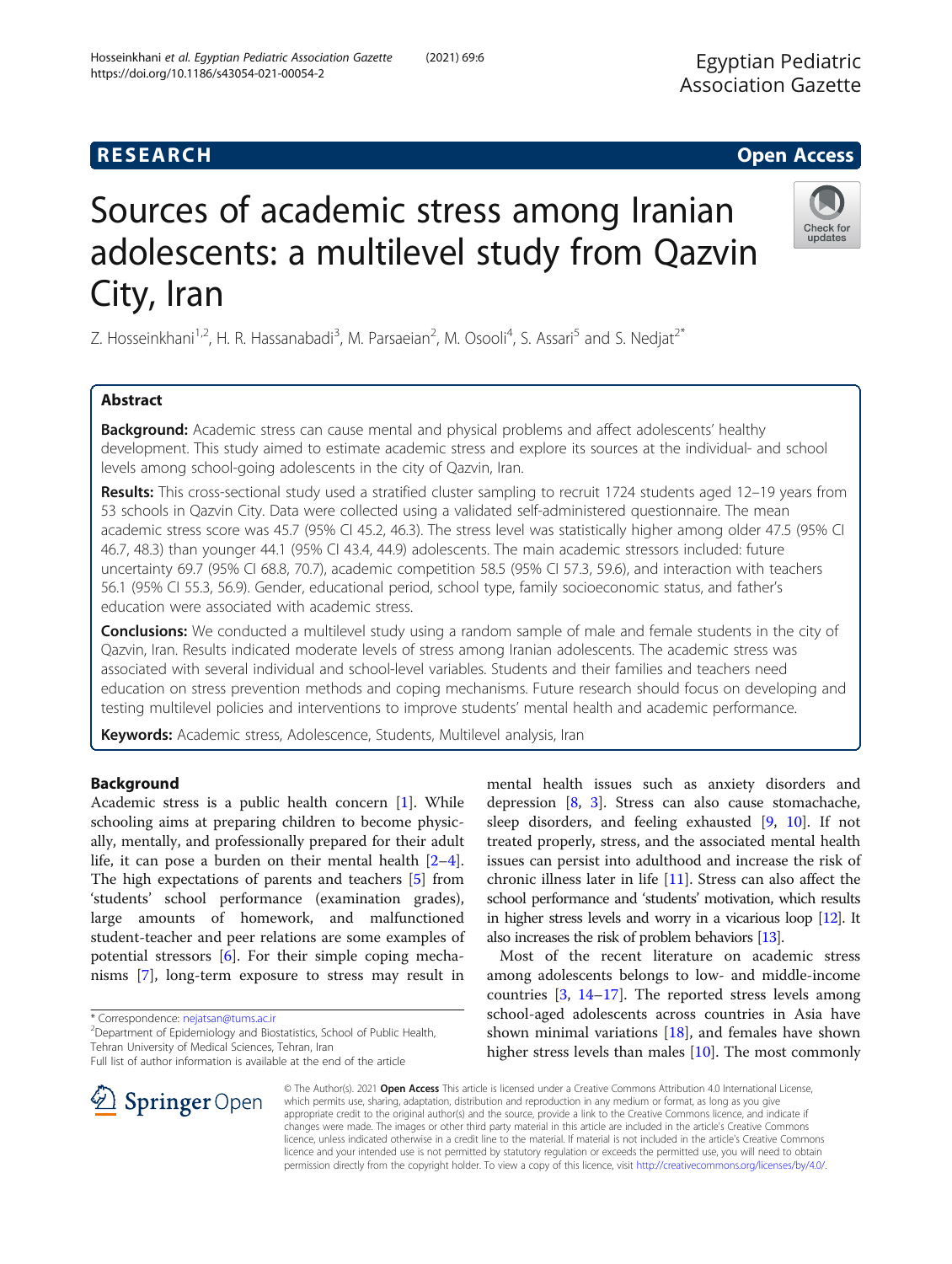reported stressors include home life, family conditions, education system, academic competition, future uncertainty, interaction with teachers, school disciplines, parental involvement, financial problems, and peer pressure [[14,](#page-7-0) [18](#page-8-0), [5](#page-7-0), [6\]](#page-7-0). As these elements differ between settings, the sources of academic stress may also vary. Studying sources of stressors is crucial for planning early mental health prevention interventions at school, community, and family levels.

Iran is a middle-income country and has a relatively young population. The rapid population growth and the weak economy have created a highly competitive labor market that demands professional or academic education degrees from job applicants over the past few decades. To enroll in colleges and universities, high school students must compete in a highly competitive national exam called "Konkoor" [\[19](#page-8-0)]. The rally for securing a seat, preferably at a state-funded top-ranked university, has made parents and schools intensify educational activities during primary or secondary school years. These actions have posed an enormous burden on many students, especially those with fewer resources or capacity.

On the other hand, the economic struggles following a decade of war have put a lot of stress and pressure on Iranians lives, especially the younger generations. Despite the importance of the issue, academic stress and its sources among Iranian students benefit from further evaluations. This study aimed to explore the academic stress and its potential sources at individual and schoollevel among adolescents in Qazvin, Iran.

# Methods

In this cross-sectional study, using stratified cluster sampling, we enrolled high school students in Qazvin City north-west of—Iran in 2018. We considered the educational period as strata: the first educational period for 7– 9 grads and the second educational period for 10–12 grads in high school. In total, 53 schools (clusters) out of 221 were selected from both strata. From each school, 30 students were randomly selected and included. Overall, 1740 students participated in the study after obtaining oral and written informed consent from participants and their parents/guardians. The Ethics Committee of Tehran University of Medical Sciences 'approved the study protocol (IR.TUMS.VCR.REC:1396.4610).

# Instruments

Data collection focused on the following domains of information: family socioeconomic status (SES), background information, and academic stress. Data on basic characteristics consisted of gender, family SES, parents' education, and parents' employment. Family SES was estimated based on their assets using the principal component analysis method [[20](#page-8-0), [21](#page-8-0)]. Assets included in the

questioned were freezer (in addition to a refrigerator), large size LCD-LED TV, microwave, the dishwashing machine, computer or laptop for family, private computer or laptop for adolescent, Play Station (X-BOX or PS4), the number of cars owned by the family, the number of rooms in their house, and whether participants had own room, the housing status (rental, ownership, other), adolescent received additional (non-public) educational assistances, adolescent participated in the art and sports classes, frequency of going to cinema and concerts, traveling abroad, and the number of trips in the country during the last year. The majority of the middle- or lower-income families in Iran may not afford some or most of the above assets or services.

# Academic stress

To assess academic stress, we used the recently validated "Iranian Adolescents Academic Stress Questionnaire" (IAASQ) [\[22\]](#page-8-0). The questionnaire was self-administered and measured academic stress sources using 48 questions in 9 domains: family conditions, educational system, academic competition, future uncertainty, interaction with teachers, school disciplines, parental involvement, financial problems, and peer pressure. The measurement scale was a five-point Likert, with response categories ranging from "not at all/ very little (score = 1) to "very much/always (score = 5). Cronbach's alpha for individual domains ranged from 0.58 to 0.85, and the intra class correlation (ICC) for the entire questionnaire was 0.80 (95% CI 0.66–0.90), implying an acceptable validity and reliability [\[22](#page-8-0)].

### Statistical analysis

We estimated and reported the distribution of different sources of academic stress. Students were studying in the same school (cluster) could have similar academic stress sources. Because in regular regression models, the assumption of clustering data was not available, evaluating the association between the variables is inappropriate. Therefore, multilevel linear regression modeling enabled us to address the hierarchical nature of data. We considered two levels: student and school. Studentlevel variables (level 1) included parents' job and education, and family SES. Based on their governance, there are three main types of schools: governmental (no tuition fee), private (students must pay tuition fees), and schools for talented and other schools with selection processes and competitive entrance exams. We considered the following variables for the school level: gender (schools for girls or boys), type of school, and educational period. In Iran, girls and boys study in separate schools, and gender does not vary within schools. Therefore, we had to consider it as a school-level variable.

The dependent variable, academic stress, was considered as a continuous variable. Independent variables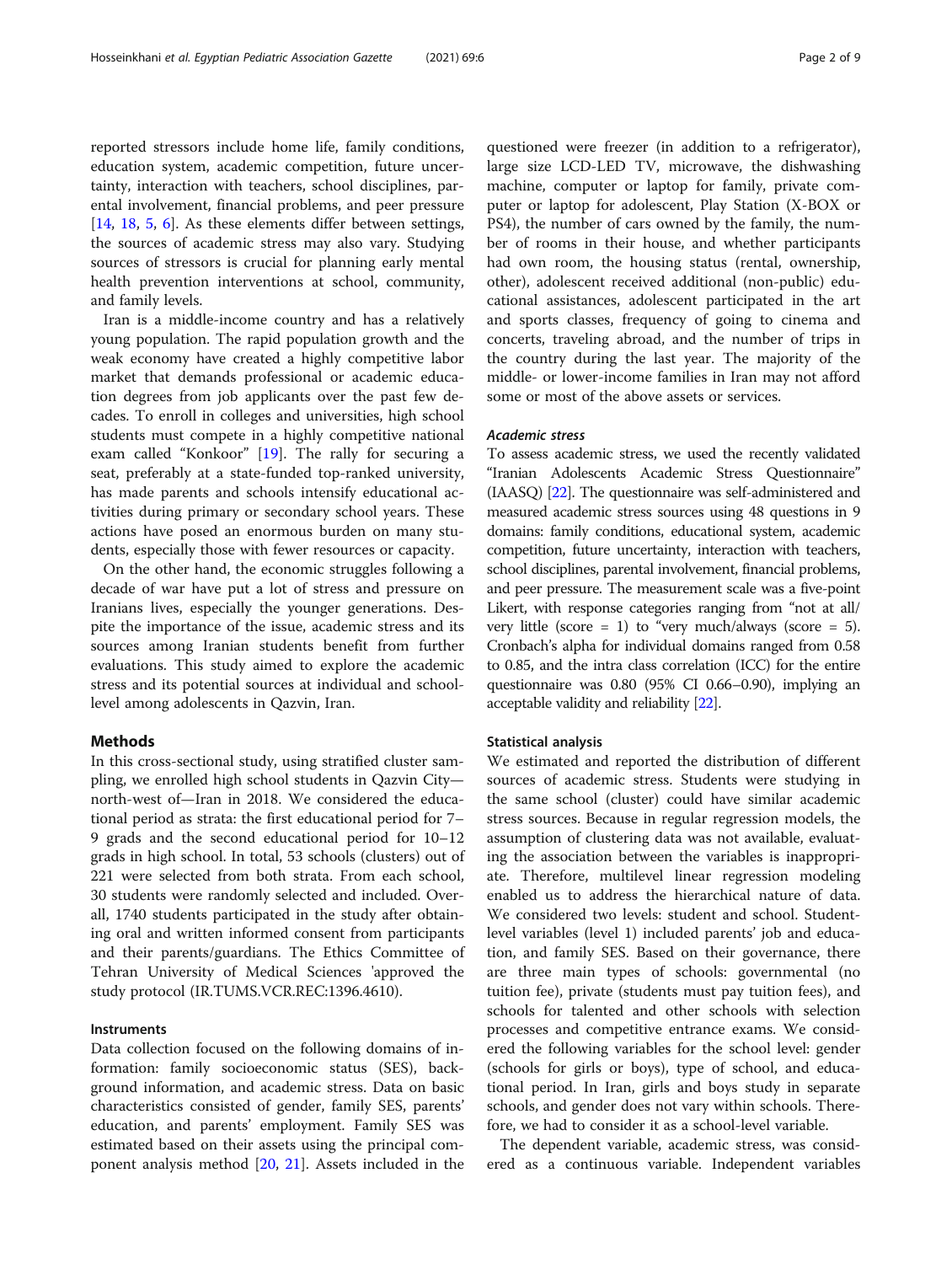were gender, the educational period of high school, family SES, parents' educations, parental employment, and type of school. We used the bivariate linear regression models to test the determinant factors separately for each academic stress source. School type, family SES, parents' education, parents' jobs were entered into the model as dummy variables. Governmental school, high family SES, being illiterate, and employed were regarded as baseline categories. We entered all variables with a  $p$ value  $\leq$  0.2 from the bivariate analysis in the multiple regression models [[23](#page-8-0)]. Due to collinearity between the father's and mother's education, only the father's education was entered into the model. In the bivariate analysis, the association between father's and mother's jobs with any academic stress sources was not significant; thus, they were not included in multiple regression models. The statistical analyses were performed using Stata version 14 (Stata Corp., LP).

# Results

Participants' baseline characteristics are presented in Table 1. In total, we included 1740 students nested in 53 schools. We excluded 16 participants due to missing responses on some key variables in their questionnaire. The remaining 1724 questionnaires were included in the study. The participants' age had a mean (SD) of 15 (1.7) and ranged from 12 to 19 years.

Table [2](#page-3-0) presents sources-specific scores of academic stress. The mean score of academic stress was 45.7 (95% CI 45.2, 46.3). The mean score of academic stress did not differ substantially between girls (mean 46.3; 95% CI 45.5, 47.1) and boys (mean 45.2; 95% CI 44.4, 45.9) at the school level. The scores of the first and second educational periods of high school were 44.1 and 47.5, respectively ( $p < 0.001$ ). The highest ratings of academic stresses belonged to future uncertainty, academic competition, and interaction with teachers. Home life, peer pressure, and school regulations had the lowest scores.

Tables [3](#page-4-0) and [4](#page-5-0) presented the association between academic stress sources and different variables through the bivariate and multiple multilevel linear regression analysis. In the bivariate analysis (level 2 variables), academic stress of home life, future uncertainty, interaction with teachers, peer pressure, and parent involvement differed at a statistically significant level between schools for girls and boys. Except for academic stress due to peer pressure and parent involvement, other sources were significantly associated with the educational period. Academic competition's stress was higher in the first educational period than in the second educational period. All other sources of academic stress were higher in the second educational period. Stress-related to teachers' interaction, the education system, school regulation, and financial pressure were significantly associated with Table 1 The background characteristics of the adolescents in Oazvin City, Iran, in 2018 ( $n = 1724$ )

|                              | Male, $n\llap/$ | Female, n(%) |
|------------------------------|-----------------|--------------|
| School type                  |                 |              |
| Governmental                 | 474 (55.1)      | 527 (61.0)   |
| Special                      | 247 (28.7)      | 177 (20.5)   |
| Private                      | 139 (16.2)      | 160 (18.5)   |
| Educational period           |                 |              |
| First                        | 515 (59.9)      | 388 (44.9)   |
| Second                       | 345 (40.1)      | 476 (55.1)   |
| Family socioeconomic status  |                 |              |
| High                         | 295 (34.3)      | 280 (32.4)   |
| Moderate                     | 305 (35.5)      | 270 (31.2)   |
| Low                          | 260 (30.2)      | 314 (36.3)   |
| Mother's education           |                 |              |
| Illiterate                   | 16(1.9)         | 26(3.0)      |
| Primary school/middle school | 162 (18.8)      | 204 (23.6)   |
| High school/diploma          | 282 (32.8)      | 311 (36.0)   |
| Bachelor                     | 272 (31.6)      | 218 (25.2)   |
| Masters/Ph.D                 | 115 (13.4)      | 92 (10.7)    |
| Missing                      | 13(1.5)         | 13 (1.5)     |
| Father's education           |                 |              |
| Illiterate                   | 7(0.8)          | 16(1.8)      |
| Primary school/middle school | 161 (18.7)      | 194 (22.4)   |
| High school/diploma          | 247 (28.7)      | 274 (31.7)   |
| Bachelor                     | 262 (30.5)      | 244 (28.2)   |
| Masters/Ph.D                 | 170 (19.8)      | 125 (14.5)   |
| Missing data                 | 13 (1.5)        | 11(1.3)      |
| Mother's employment          |                 |              |
| Government employee          | 194 (22.1)      | 154 (18.2)   |
| Private/self-employed        | 17(1.9)         | 30(3.5)      |
| Physician/master             | 13(1.5)         | 6(0.7)       |
| Retired                      | 17(1.9)         | 16 (1.9)     |
| Housewife                    | 598 (68.2)      | 632 (74.6)   |
| Missing data                 | 38(4.3)         | 9 (1.1)      |
| Father's employment          |                 |              |
| Government employee          | 377 (43.8)      | 356 (41.2)   |
| Private/self-employed        | 339 (39.4)      | 366 (42.3)   |
| Physician/master             | 27(3.1)         | 22 (2.5)     |
| Retired                      | 90 (10.5)       | 91 (10.5)    |
| Missing                      | 27(3.1)         | 1(3.4)       |

school type. In the bivariate analysis of level 1 variables, the family SES had a significant association with home life stress, interaction with teachers, peer pressure, financial pressure, and total score of academic stress. However, only stress due to home life and economic pressure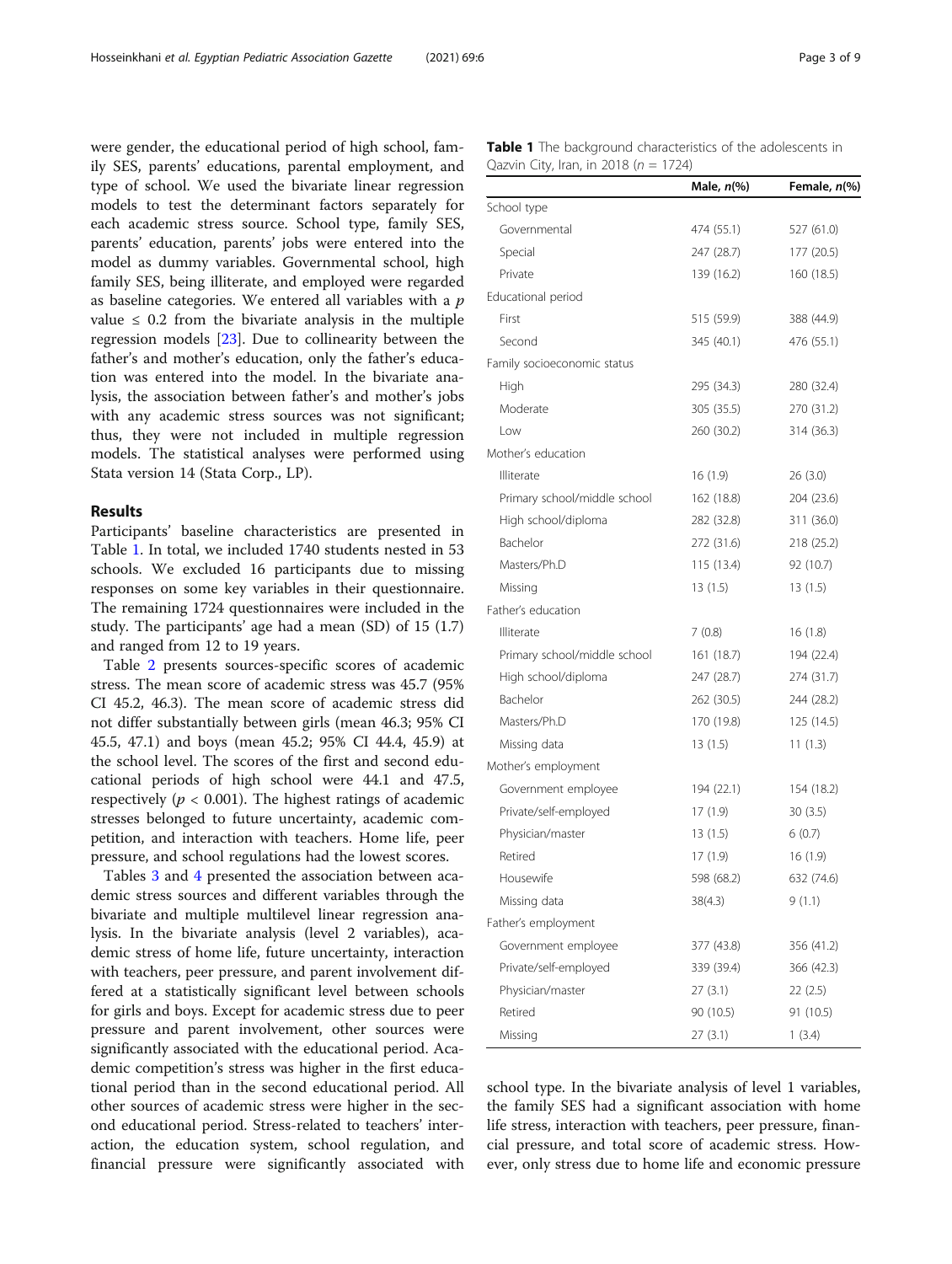|                       |                   |                      |                          |                         |                         |                         |                             | ニュー                     |                       |                                 |                          |
|-----------------------|-------------------|----------------------|--------------------------|-------------------------|-------------------------|-------------------------|-----------------------------|-------------------------|-----------------------|---------------------------------|--------------------------|
| Variables             |                   | Financial<br>issues  | involvement<br>Parents'  | pressure<br>Peer        | regulations<br>School's | competition<br>Academic | Interaction with<br>teacher | uncertainty<br>Future   | Educational<br>system | Home<br>life                    | Total academic<br>stress |
| Gender                | Female            | (44.3, 48.3)<br>46.3 | (42.0, 44.7)<br>43.4     | (29.9, 32.6)<br>31.3    | (34.9, 37.8)<br>36.3    | 61.0)<br>(57.8,<br>59.4 | (57.3, 59.7)<br>58.4        | 73.5)<br>(70.8,<br>72.1 | (41.8, 44.5)<br>43.2  | (26.4, 28.5)<br>27.5            | (46.0, 47.0)<br>36.3     |
|                       | Male              | (46.5, 50.3)<br>484  | (50.1, 52.8)<br>51.5     | (33.1, 35.7)<br>34.4    | (34.9, 37.6)<br>36.2    | (56.1, 59.2)<br>57.6    | (52.7, 55.0)<br>53.8        | (66.0, 68.9)<br>67.4    | (44.4, 47.1)<br>45.7  | 31.02<br>(29.9,<br>32.2)        | (44.0, 46.0)<br>45.18    |
| Educational<br>period | First             | (43.1, 46.9)<br>44.9 | (46.8, 49.5)<br>48.2     | (31.4, 34.1)<br>32.8    | (31.1, 33.4)<br>32.2    | (61.7, 64.6)<br>63.1    | 54.5)<br>(52.2,<br>53.4     | (66.1, 68.8)<br>67.5    | (39.5, 42.0)<br>40.7  | 26.5<br>(25.4,<br>27.5)         | (43.4, 44.9)<br>44.1     |
|                       | Second            | (48.1, 5.9)<br>49.9  | 46.6<br>(45.2, 48.0)     | (31.6, 34.2)<br>32.9    | (30.2, 42.2)<br>40.7    | (51.7, 55.0)<br>53.4    | 60.3)<br>(58.0,<br>59.2     | (71.0, 73.7)<br>72.3    | (47.1, 49.9)<br>48.5  | $32.3$<br>$(31.1, 4)$<br>$33.4$ | (46.7, 48.3)<br>47.5     |
| School type           | Governmental 50.3 | (48.5, 52.0)         | (46.0, 48.5)<br>47.3     | 33.7)<br>(31.2,<br>32.5 | (34.2, 36.8)<br>35.5    | 60.2)<br>(57.3,<br>58.8 | 58.1)<br>(55.9,<br>57.0     | 71.0)<br>(68.5,<br>69.7 | (41.2, 43.6)<br>42.4  | (28.9, 31.0)<br>29.9            | (45.0, 46.4)<br>45.7     |
|                       | Special           | (40.8, 46.2)<br>43.5 | 47.5<br>(45.6, 49.5)     | (31.7, 35.4)<br>33.6    | (39.2, 43.3)<br>41.2    | (54.9, 59.5)<br>57.2    | 59.7)<br>(56.2,<br>57.9     | (67.4, 71.4)<br>69.4    | (47.1, 51.1)<br>49.0  | 28.2<br>(26.6,<br>29.8)         | (45.4, 47.7)<br>46.5     |
|                       | Private           | (39.7, 46.1)<br>42.8 | (45.0, 41.5)<br>47.7     | 35.0)<br>(30.6,<br>32.9 | 33.7)<br>(29.6)<br>31.7 | 62.2)<br>(56.8,<br>59.5 | 52.5)<br>(48.8,<br>50.7     | 72.8)<br>(68.0,<br>70.4 | (42.4, 47.0)<br>44.7  | 28.4<br>(26.6,<br>30.1)         | (43.4, 46.0)<br>44.7     |
| Family SES            | High              | 39.5<br>(37.9, 41.8) | $47.5$<br>$(45.8, 49.1)$ | (28.9, 32.2)<br>30.5    | (35.5, 38.9)<br>37.2    | (55.9, 59.7)<br>57.8    | 55.6)<br>(52.6,<br>54.1     | (67.1, 70.5)<br>67.8    | (42.4, 47.0)<br>44.9  | 25.8<br>(24.5,<br>27.1)         | (43.2, 45.1)<br>44.2     |
|                       | Moderate          | (44.5, 49.1)<br>46.7 | (45.2, 48.4)<br>46.8     | 34.0)<br>(31.0,<br>32.5 | 37.7)<br>(34.4,<br>36.1 | 60.0)<br>(56.9,<br>58.1 | 57.3)<br>(54.4,<br>55.9     | 71.4<br>(68.0,<br>69.7  | (42.1, 45.4)<br>43.7  | (26.9, 29.5)<br>28.2            | (44.3,46.1)<br>45.2      |
|                       | VO7               | (53.5, 58.0)<br>55.7 | (46.2, 49.7)<br>48.0     | (33.8, 37.0)<br>35.4    | (338, 372)<br>35.5      | (57.5, 61.5)<br>595     | 58.4<br>(57.0, 59.9)        | (69.1, 72.5)<br>70.8    | (43.2, 47.0)<br>44.9  | (32.2, 35.2)<br>33.7            | (46.9, 48.8)<br>47.8     |

Table 2 The scores of different sources of academic stress among high-school adolescents in Qazvin City, Iran (n = 1724)

<span id="page-3-0"></span>Hosseinkhani et al. Egyptian Pediatric Association Gazette (2021) 69:6 Page 4 of 9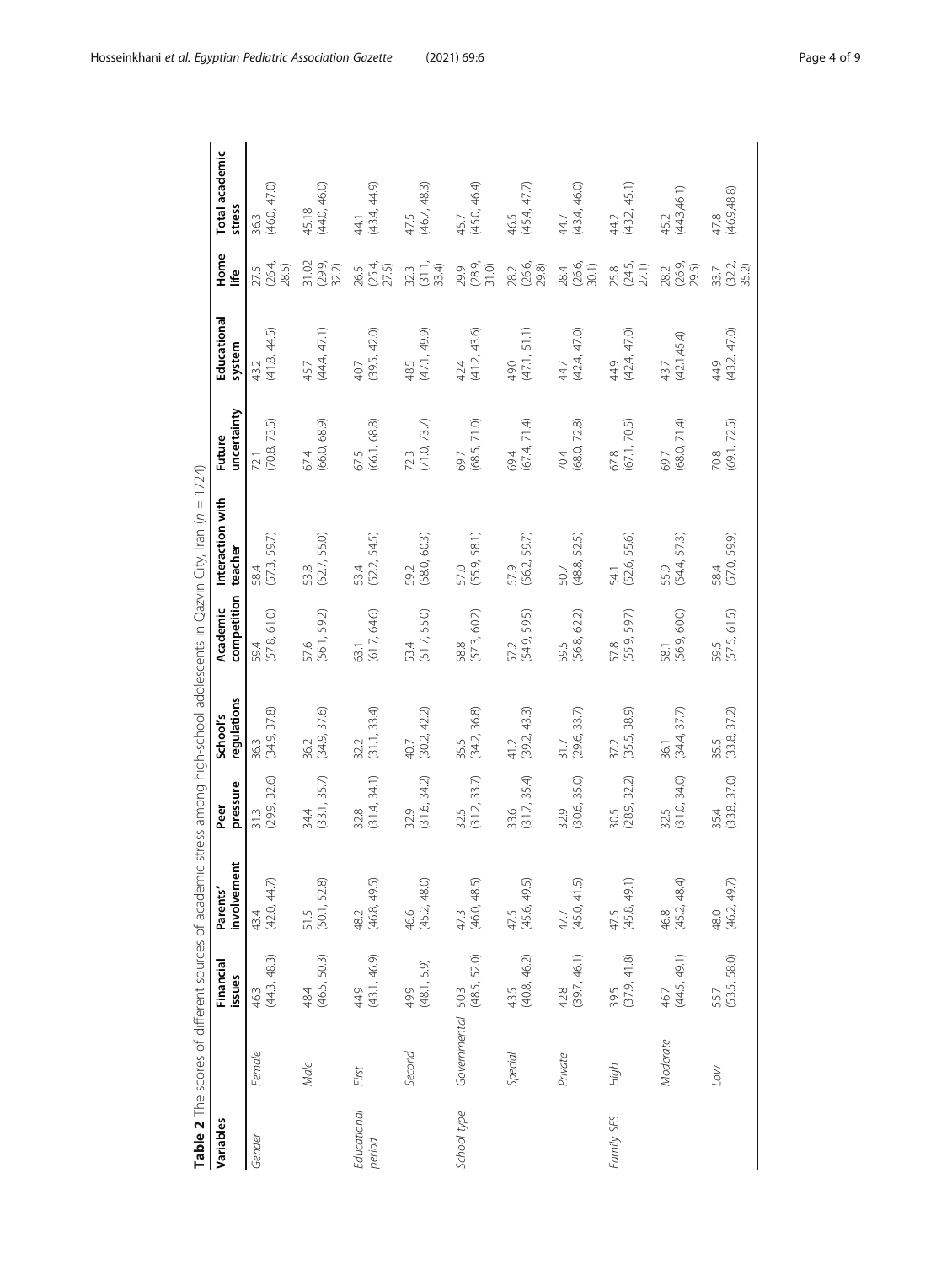| j<br>$\overline{\phantom{a}}$<br>í                 |  |
|----------------------------------------------------|--|
|                                                    |  |
| $\mathbf{  }$<br>Ś                                 |  |
| ś<br>ļ<br>٦                                        |  |
| j<br>֦֧֦֧֦֜<br>)                                   |  |
| í                                                  |  |
| Í<br>$\frac{1}{5}$<br>l<br>j                       |  |
| j<br>$\overline{\phantom{a}}$                      |  |
| }<br>j<br>Ì<br>۱<br>I                              |  |
| ļ<br>ł<br>j<br>j<br>֠                              |  |
| 1<br>١<br>₹<br>j<br>$\mathfrak{c}$<br>١            |  |
| i<br>$\overline{2}$<br>$\overline{ }$<br>ļ         |  |
| $\overline{\mathbf{C}}$<br>$\frac{1}{2}$<br>ļ<br>ļ |  |
| ſ<br>٢<br>١                                        |  |
| ă<br>j<br>Ï<br>ŧ<br>١                              |  |
| I<br>Ē                                             |  |
| ł<br>j<br>S<br>ī                                   |  |
| í<br>֬֕֜֡<br>$\epsilon$<br>j                       |  |
| l<br>i<br>١                                        |  |
| ı<br>i<br>rces<br>i                                |  |
| ś<br>j<br>١                                        |  |
| ł<br>١<br>Į<br>j                                   |  |
|                                                    |  |
| Í<br>i                                             |  |
| Ī<br>I<br>l<br>j                                   |  |
| į<br>١<br>١<br>ł<br>١                              |  |
| i<br>ł<br>١<br>ň<br>١                              |  |
| j<br>ł                                             |  |
| $\overline{\mathbf{C}}$<br>١<br>õ<br>j             |  |
| í<br>١                                             |  |
| ċ<br>١                                             |  |
| Š<br>١<br>١                                        |  |
| ļ<br>٦<br>$\overline{a}$                           |  |
| ł                                                  |  |
| ression                                            |  |
| i<br>١                                             |  |
|                                                    |  |
|                                                    |  |
|                                                    |  |
|                                                    |  |
|                                                    |  |
|                                                    |  |
|                                                    |  |
|                                                    |  |
|                                                    |  |
|                                                    |  |

<span id="page-4-0"></span>

| Variables                                       |                                                                 | Financial<br>Pressure                            | involvement<br>Parents                           | pressure<br>Peer           | regulations<br>School                 | competition<br>Academic                   | interaction<br>Teacher                         | uncertainty<br>Future                           | Educational Home life<br>system       |                                            | Total academic<br>stress                 |
|-------------------------------------------------|-----------------------------------------------------------------|--------------------------------------------------|--------------------------------------------------|----------------------------|---------------------------------------|-------------------------------------------|------------------------------------------------|-------------------------------------------------|---------------------------------------|--------------------------------------------|------------------------------------------|
| School level                                    |                                                                 |                                                  |                                                  |                            |                                       |                                           |                                                |                                                 |                                       |                                            |                                          |
| Sex                                             | Female                                                          |                                                  |                                                  |                            |                                       |                                           |                                                |                                                 |                                       |                                            |                                          |
|                                                 | Male                                                            | $(-0.17, 0.91)$<br>0.37                          | $(0.92, 1.71)$ <sup>***</sup><br>$\overline{31}$ | $(0.13, 1.15)^{*}$<br>0.65 | $(-0.64,$<br>0.69)<br>0.02            | $(-1.18, 0.56)$<br>0.31                   | $(-1.22, 0.23)$ <sup>**</sup><br>0.73          | $(-1.74, 0.39)$<br>$-1.07$                      | $(-1.95,$<br>$-0.79$<br>0.37)         | $\mathbf{I}$<br>$(-2.23, 0.04)$<br>$-1.13$ | $(-5.48, 2.19)$<br>$-1.64$               |
| Educational period                              | First                                                           |                                                  |                                                  |                            |                                       |                                           |                                                |                                                 |                                       |                                            | $\overline{\phantom{0}}$                 |
|                                                 | Secondary                                                       | $(0.13, 1.15)^*$<br>0.65                         | $(-0.68, 0.32)$<br>$-0.18$                       | $(-0.53, 0.52)$<br>$-0.01$ | $\frac{(0.73)}{1.78}$<br>1.25         | $\mathbf{I}$<br>$(-2.56, 120)$<br>$-1.91$ | $(0.35, 1.25)$ <sup>***</sup><br>$\frac{8}{2}$ | $(0.45, 1.77)$ <sup>**</sup><br>$\overline{11}$ | $(1.42, 3.36)$ <sup>***</sup><br>2.39 | $(1.04, 2.96)$ <sup>***</sup><br>2.01      | $9.58)$ <sup>***</sup><br>(2.76,<br>6.17 |
| School type                                     | Governmental                                                    |                                                  |                                                  |                            |                                       |                                           |                                                |                                                 |                                       |                                            | $\overline{\phantom{0}}$                 |
|                                                 | Special                                                         | $(-1.42, 0.20)$<br>$-0.81$                       | $(-0.70, 0.58)$<br>$-0.06$                       | $(-0.53, 0.78)$<br>0.13    | $(0.30, 1.78)$ <sup>**</sup><br>1.04  | $(-1.56, 0.57)$<br>$-0.49$                | $(-0.34, 0.83)$<br>0.24                        | $(-0.77, 1.00)$<br>$\overline{0.11}$            | $(0.93, 3.55)$ **<br>2.24             | $(-1.92, 0.84)$<br>0.54                    | $(-2.78, 6.52)$<br>1.87                  |
|                                                 | Private                                                         | ш<br>$(-1.61, -0.28)$<br>$-0.94$                 | $(-0.72, 0.68)$<br>$-0.01$                       | $(-0.72, 0.72)$<br>0.001   | $(-1.33,$<br>$-0.53$<br>0.27)         | $(-1.22, 1.11)$<br>$-0.06$                | $\mathbb{I}$<br>$(-1.60, 0.33)$<br>$-0.97$     | $0.08$<br>$(-0.89, 1.06)$                       | $(-0.88,$<br>1.98)<br>0.55            | $(-2.06, 0.92)$<br>$-0.57$                 | $(-7.59, 2.55)$<br>$-2.52$               |
| Individual level                                |                                                                 |                                                  |                                                  |                            |                                       |                                           |                                                |                                                 |                                       |                                            |                                          |
| Socioeconomic<br>status                         | Rich                                                            |                                                  |                                                  |                            |                                       |                                           |                                                |                                                 |                                       |                                            |                                          |
|                                                 | Mild                                                            | $(0.45, 1.22)$ <sup>***</sup><br>0.84            | $(-0.49, 0.26)$<br>$-0.11$                       | (0.04, 0.95)<br>0.5        | $(-0.69,$<br>$-0.31$<br>0.06          | $(-0.43, 0.66)$<br>0.12                   | $(-0.08, 0.56)$<br>0.24                        | $(-0.30, 0.85)$<br>0.28                         | $(-0.83, 0.64)$<br>$-0.09$            | $(0.37, 1.74)$ <sup>**</sup><br>1.06       | $(-0.06, 5.06)$<br>2.53                  |
|                                                 | Poor                                                            | $(1.45, 2.25)$ <sup>***</sup><br>1.85            | $(-0.31, 0.47)$<br>0.08                          | $(0.65, 0.95)$ ***<br>112  | $(-0.78,$<br>$-0.38$<br>0.02)         | $(-0.18, 0.97)$<br>0.39                   | $(0.26, 0.94)$ **<br>$\frac{6}{2}$             | $(-0.19, 0.01)$<br>0.41                         | $(-0.46,$<br>1.10<br>0.32             | $(2.16, 3.61)$ ***<br>2.88                 | $(4.59, 9.95)$ ***<br>7.27               |
| Fathers education                               | Illiterate                                                      |                                                  |                                                  |                            |                                       |                                           |                                                |                                                 |                                       |                                            |                                          |
|                                                 | Primary school/middle<br>school                                 | $(-204,$<br>$-0.63$<br>0.77                      | $(-0.95, 1.73)$<br>0.38                          | $(-2.31, 0.98)$<br>$-0.66$ | $(-0.69,$<br>$\widetilde{98}$<br>0.65 | $(-1.29, 2.59)$<br>0.65                   | $(-1.52, 0.76)$<br>$-0.38$                     | $(-1.12, 3.00)$<br>0.94                         | $(-0.27,$<br>$-0.64$<br>1.99)         | $(-3.70, 1.23)$<br>$-1.23$                 | $(-10.06, 8.19)$<br>$-0.94$              |
|                                                 | High school/diploma                                             | $(-2.55, 0.27)$<br>$-1.14$                       | $(-0.94, 1.73)$<br>0.36                          | $(-2.47, 0.82)$<br>$-0.83$ | $(-0.59,$<br>2.09)<br>0.75            | $(-1.59, 2.29)$<br>0.35                   | $(-1.2, 1.08)$<br>0.056                        | $(-1.41, 2.71)$<br>0.65                         | $(-3.21,$<br>$-0.56$<br>2.08)         | $(-4.54, 0.41)$<br>$-2.06$                 | $(-11.6, 6.69)$<br>2.45                  |
|                                                 | <b>Bachelor</b>                                                 | $(-2.93, 0.09)$<br>$-1.51$                       | $(-0.93, 1.77)$<br>0.42                          | $(-2.5, 0.80)$<br>$-0.85$  | $(-0.29,$<br>2.41)<br>1.05            | $(-1.71, 2.20)$<br>0.24                   | $(-1.27, 1.03)$<br>$-0.12$                     | $(-0.89, 3.26)$<br>1.18                         | $(-2.81,$<br>$-0.15$<br>2.51)         | $(-4.43, 0.56)$<br>$-1.93$                 | $(-10.78, 7.61)$<br>$-1.57$              |
|                                                 | Masters/Ph.D                                                    | I<br>$(-3.18,$<br>$-1.74$<br>$0.30$ <sup>*</sup> | $(-0.99, 1.75)$<br>0.38                          | $(-2.60, 0.76)$<br>$-0.92$ | $(-0.07,$<br>2.68)<br>1.30            | $(-1.32, 2.67)$<br>0.68                   | $(-1.07, 1.28)$<br>0.10                        | $(-0.77, 3.45)$<br>1.34                         | $(-2.28,$<br>3.15<br>0.44             | $(-5.42, 0.32)^*$<br>$-2.87$               | $(-10.59, 8.19)$<br>$-1.20$              |
| $*p < 0.05$ , $* p < 0.01$ , $* \neq p < 0.001$ | Statistically significant negative estimates were presented wit |                                                  | h <i>italic</i> font                             |                            |                                       |                                           |                                                |                                                 |                                       |                                            |                                          |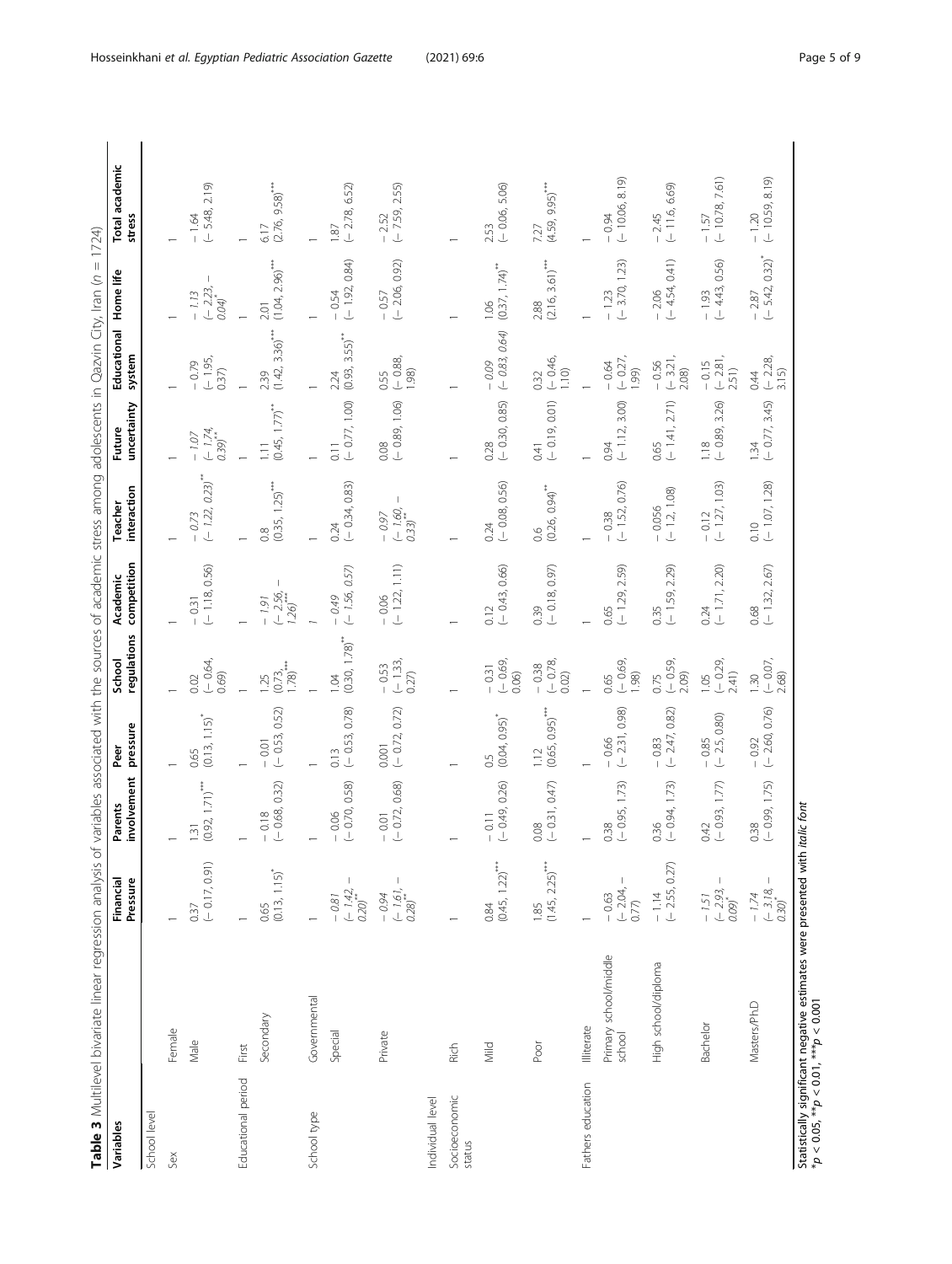<span id="page-5-0"></span>

| Table 4 Multilevel multiple linear regression analysis of variables associated with the sources of academic stress among adolescents |  |  |
|--------------------------------------------------------------------------------------------------------------------------------------|--|--|
| in Qazvin, Iran ( $n = 1724$ )                                                                                                       |  |  |

| <b>Variables</b>                           | Financial<br>issues                                       | Parents'                   | Peer                                   | School                                | Academic<br>involvement pressure regulations competition | Interaction<br>with<br>teachers        | <b>Future</b><br>uncertainty system   | <b>Education</b>                      | Home<br>life                              | Total<br>academic<br>stress |
|--------------------------------------------|-----------------------------------------------------------|----------------------------|----------------------------------------|---------------------------------------|----------------------------------------------------------|----------------------------------------|---------------------------------------|---------------------------------------|-------------------------------------------|-----------------------------|
| School-level                               |                                                           |                            |                                        |                                       |                                                          |                                        |                                       |                                       |                                           |                             |
| Male gender                                | 0.52<br>(0.08,<br>$(0.93)^*$                              | 1.31<br>$(0.92, 1.70)$ *** | 0.68<br>(0.160,<br>$1.20$ <sup>2</sup> |                                       |                                                          | $-0.63$<br>$(-1.02, -$<br>$(0.23)$ *** | $-0.94$<br>$(-1.57, -$<br>$(0.30)$ ** | $-0.56$<br>$(-1.46,$<br>0.34)         | $-0.82$<br>$(-)$<br>1.73,<br>0.15)        | $\overline{\phantom{a}}$    |
| Secondary<br>educational<br>period         | 0.71<br>(0.29)<br>$1.13)$ <sup><math>\hat{ }</math></sup> |                            |                                        | 1.24<br>(0.76)<br>$1.70$ <sup>*</sup> | $-1.91$<br>$(-2.56,-$<br>1.27)                           | 0.75<br>$(0.37, 1.13)$ ***             | 0.99<br>$(0.37, 1.61)^{n}$            | 2.15<br>(1.27)<br>$3.04)^{n}$         | 1.93<br>$(1.02)_{\frac{7}{200}}$<br>2.80) | 6.15<br>(2.81)<br>9.49'     |
| School type<br>(ref:<br>governmental)      |                                                           |                            |                                        |                                       |                                                          |                                        |                                       |                                       |                                           |                             |
| Special                                    | $-0.41$<br>$(-0.94,$<br>0.12)                             |                            |                                        | 0.85<br>(0.26, 1.44)                  |                                                          | 0.27<br>$(-0.21, 0.75)$                |                                       | 1.98<br>(0.88,<br>$3.08$ <sup>c</sup> |                                           |                             |
| Private                                    | $-0.14$<br>$(-0.74,$<br>0.45)                             |                            |                                        | $-0.63$<br>$(-1.28,$<br>0.01)         |                                                          | $-0.82$<br>$(-1.36, -$<br>$0.28$ )     |                                       | 0.43<br>$(-0.77,$<br>1.64)            |                                           |                             |
| Individual level                           |                                                           |                            |                                        |                                       |                                                          |                                        |                                       |                                       |                                           |                             |
| <b>Family SES</b> (ref:<br>high)           |                                                           |                            |                                        |                                       |                                                          |                                        |                                       |                                       |                                           |                             |
| Moderate                                   | 0.76<br>(0.37)<br>1.16)                                   |                            | 0.48<br>(0.02,<br>0.92)                |                                       |                                                          | 0.19<br>$(-1.36, 0.28)$                |                                       |                                       | 1.01<br>(0.32)<br>$1.70$ )                | 2.55<br>(0.03, 5.08)        |
| Low                                        | 1.68<br>(1.24)<br>$2.11)^{n}$                             |                            | 1.12<br>(0.65, 0.05)<br>1.68)          |                                       |                                                          | 0.51<br>$(0.16, 0.85)^{^{\sim}}$       |                                       |                                       | 2.74<br>(1.99,<br>3.49)                   | 7.27<br>(4.61)<br>$9.90$ )  |
| Father's<br>education (ref:<br>illiterate) |                                                           |                            |                                        |                                       |                                                          |                                        |                                       |                                       |                                           |                             |
| Primary/<br>secondary<br>school            | $-0.44$<br>$(-1.83,$<br>0.94)                             |                            |                                        |                                       |                                                          |                                        |                                       |                                       | $-0.83$<br>$(-$<br>3.27,<br>1.59)         | $\sim$                      |
| High school/<br>diploma                    | $-0.68$<br>$(-2.06,$<br>0.71)                             |                            |                                        |                                       |                                                          |                                        |                                       |                                       | $-1.22$<br>$(-)$<br>3.67,<br>1.22)        | $\equiv$                    |
| Bachelor                                   | $-0.90$<br>$(-2.30,$<br>(0.49)                            |                            |                                        |                                       |                                                          |                                        |                                       |                                       | $-0.82$<br>$(-$<br>3.29,<br>1.65)         | $\equiv$                    |
| Masters/Ph.D                               | $-1.00$<br>$(-2.43,$<br>0.43)                             |                            |                                        |                                       |                                                          |                                        |                                       |                                       | $-1.52$<br>$(-$<br>4.05,<br>0.99          | $\equiv$                    |

SES socioeconomic status)

 $^{\ast}p < 0.05$ 

 $^{**}p < 0.01$ 

 $***p < 0.001$ 

had a statistically significant association with fathers' education.

After adjusting for confounders, the multilevel linear regression analysis in school-level variables indicated higher stress levels due to future uncertainty, educational system, and interaction with teachers in schools for girls. However, stress related to peer pressure, parent involvement, and financial burden were higher in schools for boys. Moreover, the academic stress was higher in the second educational period,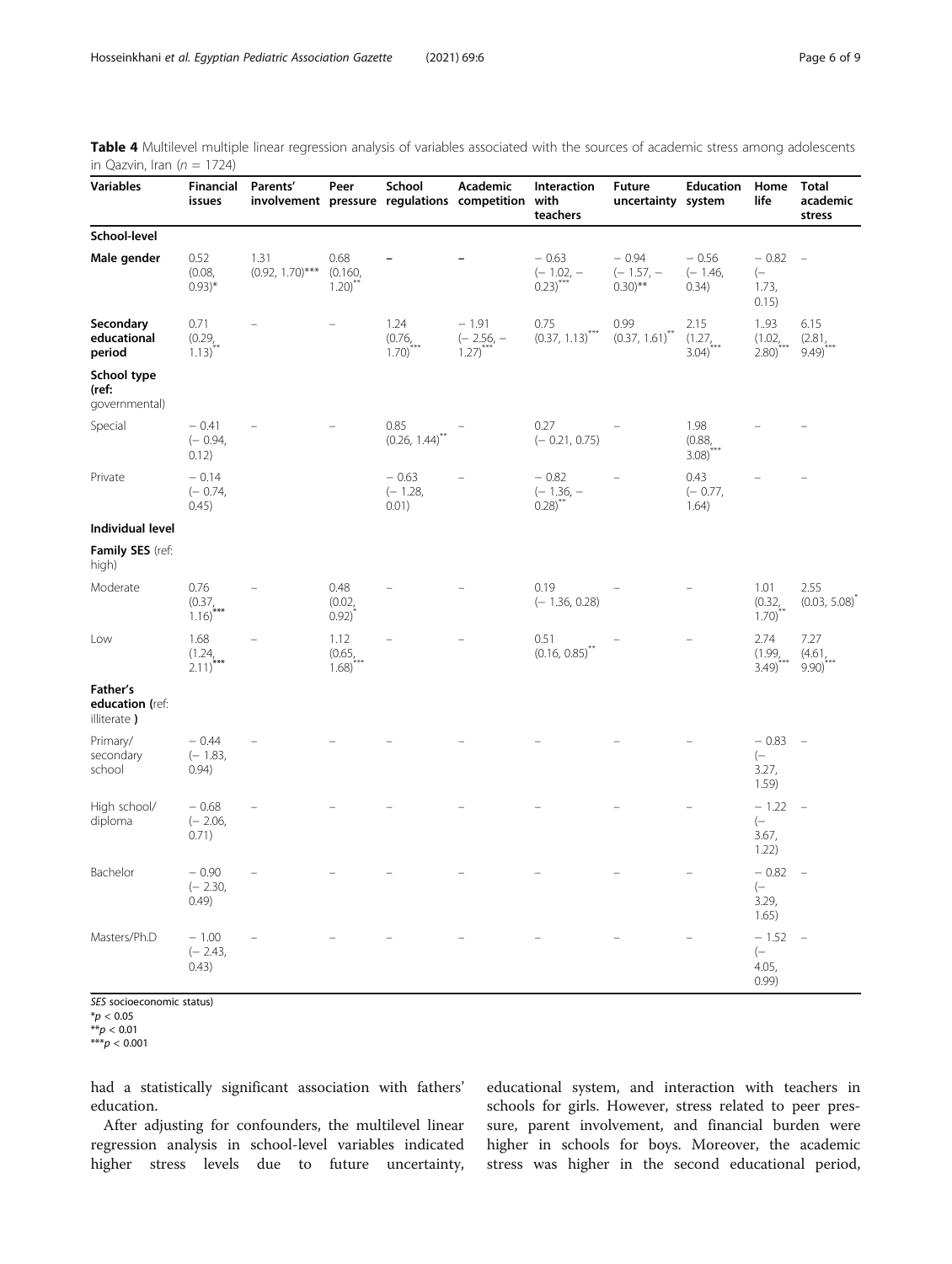holding all the other independent variables constant. The stress of home life, educational system, future uncertainty, teacher interaction, school regulations, and financial pressure was higher in the second educational period than the first educational period. The only stress of academic competition was in the first educational period. The stress of the educational system and school regulation was higher in schools for talented. Stress due to teacher interaction was lower in private schools. Among student-level variables, home life stresses, interaction with teachers, peer pressure, and financial pressure were higher among adolescents with low and moderate than high family SES. The stress of home life was higher in adolescents with illiterate fathers. Stresses due to the educational system and teacher interaction were associated with fathers' education.

# **Discussion**

This study estimated a total score of academic stress for a sample of Iranian adolescents. Overall, the stress levels among study participants were modest. The sources of academic stress were different in schools for girls and boys. Various sources of academic stress were higher in the second educational period than the first educational period. School type and family SES were associated with different sources of academic stress. Academic stress was higher in the secondary educational period and among those with low family SES. Future uncertainty, academic competition, and interaction with teachers were the most common academic stress sources among participants. Our results have significant implications for education and health policy-makers and families with adolescent children in dealing and working with this vulnerable age group in the context of a middle-income setting.

Future uncertainty was the most critical source of academic stress in the second educational period of high school. This issue strengthens the adolescents' pressures and problems. School-going adolescents in Iran experience substantial stress concerning the university entrance exam through their families, school authorities, teachers, and peers. Some parents force adolescents to participate in various educational programs and intensive training courses to prepare for the National University entrance exam [[24\]](#page-8-0). Private schools and institutions' goal is advertising and getting lucrative business. Moreover, the high unemployment rates have resulted in worries about the future among students and families.

In this study, academic stress was higher in the second educational period. Because of getting closer to the national university entrance exam, academic stress may increase among older adolescents. Based on Poland and Thailand's reports, students' academic stress levels rise with increasing age and academic grades. This issue has

caused considerable mental health problems among adolescents, even students with excellent academic performances [\[25,](#page-8-0) [26](#page-8-0)]. Mental health prevention interventions in high schools, especially for the students in their late years of education in Iran, warrant further attention and investment.

Interaction with teachers was another source of academic stress in adolescents. High academic expectations from adolescents increase school stress, which hinders their academic achievements [[27](#page-8-0)]. Academic stress is one of the most critical long-term practical factors on adolescents' life satisfaction [\[28](#page-8-0)]. The stress related to teachers and school regulations can decline adolescents' interest in school and studies. Thus, it may have negative impacts on the sense of the independence of adolescents [\[29\]](#page-8-0). Relationships of adolescents in the family, at school, and out of school determine their mental health and performance through satisfaction and happiness [[28\]](#page-8-0).

In this study, some of the academic stress sources at boys' and girls' schools differed considerably. For example, family and peers' role in academic stress has been higher in boys' schools than in girls'. Girls were more worried about the future because of having a lower likelihood of getting employed than their male counterparts. The students' relationship with teachers was more important in girls' schools than boys'. Prior studies did not find substantial differences in academic stress levels between males and females [\[14,](#page-7-0) [10\]](#page-7-0). Males and females may perceive similar stress differently and also react differently in response to the same stress [[30](#page-8-0), [31](#page-8-0)].

This study indicated parents' involvement in adolescents' educational tasks. Parents' high expectations from their offspring were principal sources of academic stress. These parents' behaviors can cause adolescents to pay little attention to their feelings and thoughts and decrease their self-esteem. Unfortunately, these characteristics of adolescents hinder developing relevant social skills for resolving interpersonal conflicts [\[32](#page-8-0)]. Shin et al. emphasized to have a proper emotional relationship between parents and adolescents. Poor relationship with parents and harsh parenting could result in pushing adolescents outside home and searching for role models and source of social support among their peers. When facing conflict with peers, these adolescents would feel helpless and become vulnerable towards mental issues [[33\]](#page-8-0). In our study, peer pressure was one of the primary sources of academic stress, especially among males. Peer pressure mediates sexual behaviors through drug use and sexual stimuli paths, especially in boys [[34\]](#page-8-0).

# Strengths and limitations

This study had some advantages and weaknesses. This study is one of the few research on academic stress levels and determinants among Iranian adolescents.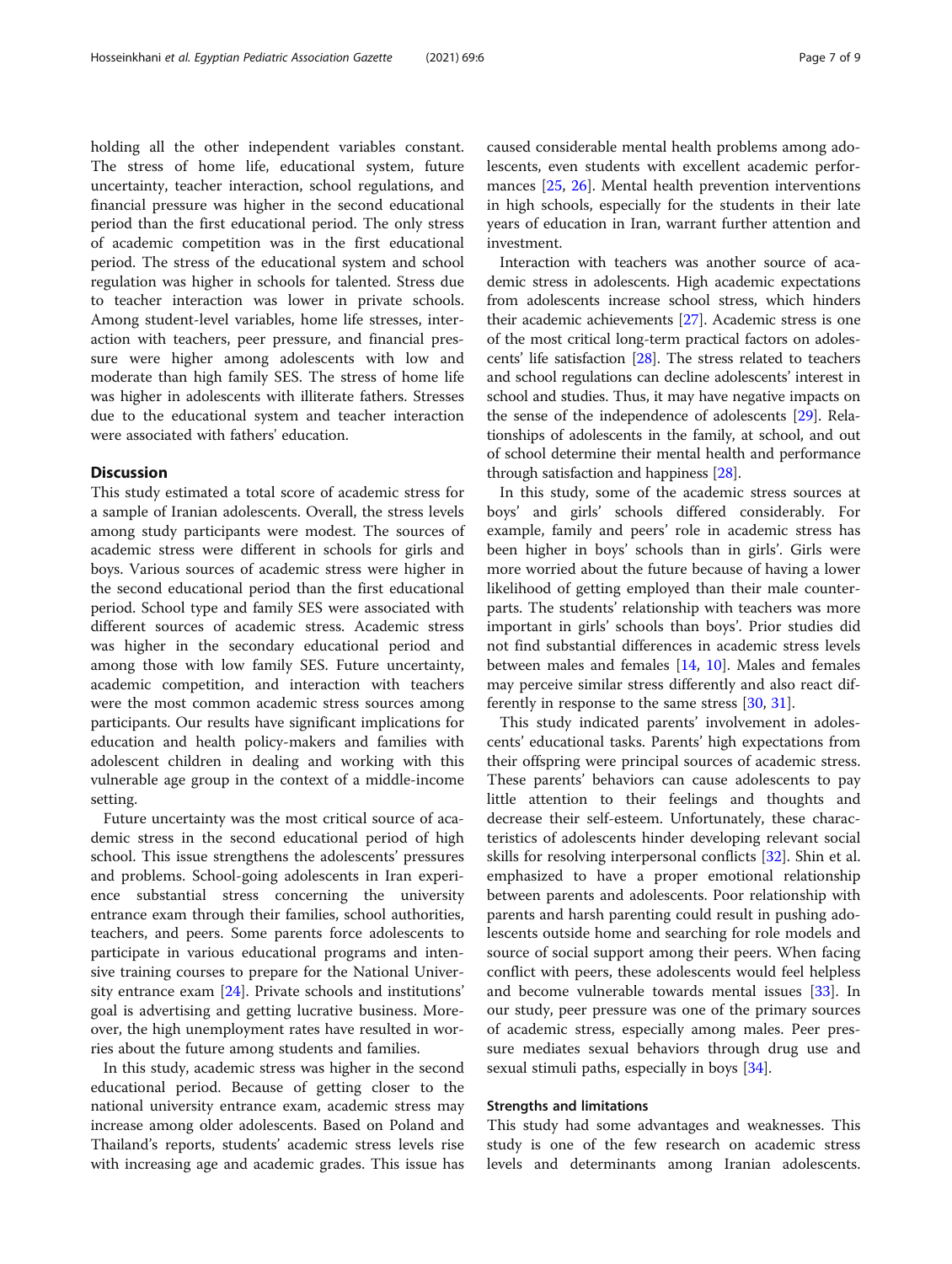<span id="page-7-0"></span>Multilevel modeling added value to the findings and to use the data's inherent hierarchical structure. This timely study at the beginning of new rounds of the USA sanctions against Iran will provide us with a benchmark to evaluate the sanctions' adverse effects on students' mental health in the coming years. The main limitation of this study was its cross-sectional design, which compromises causal inference. Secondly, the self-administrated questionnaires used in this study assume similar levels of cognitive maturity between participants. However, the two age cohorts might slightly differ in their cognitive functions. Finally, the Iranian socio-cultural and educational system context makes the generalizability of the study results limited. Our results are more relevant to settings with similar education systems and cultural backgrounds.

# Conclusions

The present study estimated academic stress and evaluated its multilevel sources among school-going adolescents in Qazvin City, Iran. Participants had moderate levels of academic stress. Educational period, school type, students' gender, parental relationship, and family SES were associated with academic stress among adolescents in this study. Since multilevel processes and factors are involved, the right solution to reduce academic stress would require multilevel interventions that address schools, families, and students. Future research should investigate how multilevel policies and interventions that mitigate academic stress can improve students' mental health and academic performance.

#### Abbreviations

CI: Confidence interval; LED: Light emitting diode; LCD: Liquid crystal display; ICC: Intra class correlation; IAASQ: Iranian Adolescents Academic Stress Questionnaire; PS4: Play Station; SES: Socioeconomic status; SD: Standard deviation; USA: United States of America

#### Acknowledgements

The authors thank the study participants for sharing their data for this study.

#### Authors' contributions

ZH, HRH, MP, and SN contributed in the conception and design of the study. ZH, HRH, MP, and SN contributed in the obtaining funding. ZH and SN collected the data. ZH and MP performed the statistical analysis. MO and SA contributed in the statistical analysis and interpretation of the findings. ZH wrote the first draft. All authors contributed in finalizing the manuscript and confirmed the final version prior to submission.

#### Funding

Tehran University of Medical Sciences funded this study. The funder did not play any role in the design, implementation, data analysis, and the interpretation of the results of the study.

#### Availability of data and materials

The first author is responsible for the integrity of the data for this research and can be contacted regarding data-related queries.

#### Ethics approval and consent to participate

We obtained both oral and written informed consent from participants and their parents/guardians prior to interviews. The Ethics Committee of Tehran

University of Medical Sciences approved the study protocol (IR.TUMS.VCR.REC.1396.4610.).

#### Consent for publication

All authors have provided consent for publication.

#### Competing interests

The authors declare that they have no competing interests.

#### Author details

<sup>1</sup>Metabolic Diseases Research Center, Research Institute for Prevention of Non-Communicable Diseases, Qazvin University of Medical Sciences, Qazvin, Iran. <sup>2</sup> Department of Epidemiology and Biostatistics, School of Public Health Tehran University of Medical Sciences, Tehran, Iran. <sup>3</sup>Department of Educational Psychology, Kharazmi University, Tehran, Iran. <sup>4</sup>Center for Primary Health Care Research, Department of Clinical Sciences, Lund University, Malmö, Sweden. <sup>5</sup>Department of Family Medicine, Charles R Drew University of Medicine and Science, Los Angeles, CA, USA.

### Received: 21 November 2019 Accepted: 27 January 2021 Published online: 15 February 2021

#### References

- Burger K, Samuel R (2017) The role of perceived stress and self-efficacy in young people's life satisfaction: A longitudinal study. J Youth Adolesc 46(1): 78–90
- 2. Lemma P, Borraccino A, Berchialla P, Dalmasso P, Charrier L, Vieno A, Lazzeri G, Cavallo F (2015) Well-being in 15-year-old adolescents: a matter of relationship with school. J Public Health (Oxf) 37(4):573–580. [https://doi.org/](https://doi.org/10.1093/pubmed/fdu095) [10.1093/pubmed/fdu095](https://doi.org/10.1093/pubmed/fdu095)
- 3. Jayanthi P, Thirunavukarasu M, Rajkumar R (2015) Academic stress and depression among adolescents: A cross-sectional study. Indian Pediatr 52(3): 217–219
- 4. Santiago CD, Brewer SK, Fuller AK, Torres SA, Papadakis JL, Ros AM (2017) Stress, Coping, and Mood Among Latino Adolescents: A Daily Diary Study. J Res Adolesc 27(3):566–580. <https://doi.org/10.1111/jora.12294>
- 5. Tan JB, Yates S (2011) Academic expectations as sources of stress in Asian students. Sch Psychol Q 14(3):389–407. [https://doi.org/10.1007/s11218-010-](https://doi.org/10.1007/s11218-010-9146-7) [9146-7](https://doi.org/10.1007/s11218-010-9146-7)
- 6. Moksnes UK, Løhre A, Lillefjell M, Byrne DG, Haugan G (2016) The association between school stress, life satisfaction and depressive symptoms in adolescents: Life satisfaction as a potential mediator. Soc. Indic. Res. 125(1):339–357
- 7. Park SH, Kim Y (2018) Ways of coping with excessive academic stress among Korean adolescents during leisure time. Int J Qual Stud Health Well Being 13(1). <https://doi.org/10.1080/17482631.2018.1505397>
- 8. Heizomi H, Allahverdipour H, Asghari Jafarabadi M, Safaian A (2015) Happiness and its relation to psychological well-being of adolescents. Asian J Psychiatr 16:55–60. <https://doi.org/10.1016/j.ajp.2015.05.037>
- 9. Lemma P, Borraccino A, Berchialla P, Dalmasso P, Charrier L, Vieno A, Lazzeri G, Cavallo F (2014) Well-being in 15-year-old adolescents: a matter of relationship with school. J Public Health 37(4):573–580
- 10. Ostberg V, Almquist YB, Folkesson L, Laftman SB, Modin B, Lindfors P (2015) The complexity of stress in mid-adolescent girls and boys. Child Indic Res 8(2):403–423. <https://doi.org/10.1007/s12187-014-9245-7>
- 11. Yeo SK, Lee WK (2017) The relationship between adolescents' academic stress, impulsivity, anxiety, and skin picking behavior. Asian J Psychiatr 28: 111–114. <https://doi.org/10.1016/j.ajp.2017.03.039>
- 12. Raufelder D, Lazarides R, Latsch A (2018) How classmates' stress affects student's quality of motivation. Stress Health 34(5):649–662. [https://doi.org/](https://doi.org/10.1002/smi.2832) [10.1002/smi.2832](https://doi.org/10.1002/smi.2832)
- 13. Kim I, W-s K, S-c B (2018) Effects of adolescents' academic stress on school life adjustment: focusing on mediator effect of resilience. Medico-Legal Update 18(1):290–295. <https://doi.org/10.5958/0974-1283.2018.00060.9>
- 14. Byrne DG, Davenport SC, Mazanov J (2007) Profiles of adolescent stress: the development of the adolescent stress questionnaire (ASQ). J Adolesc 30(3): 393–416. <https://doi.org/10.1016/j.adolescence.2006.04.004>
- 15. Kim Y, Yang HY, Kim AJ, Lim Y (2013) Academic stress levels were positively associated with sweet food consumption among Korean high-school students. Nutrition 29(1):213–218. <https://doi.org/10.1016/j.nut.2012.08.005>